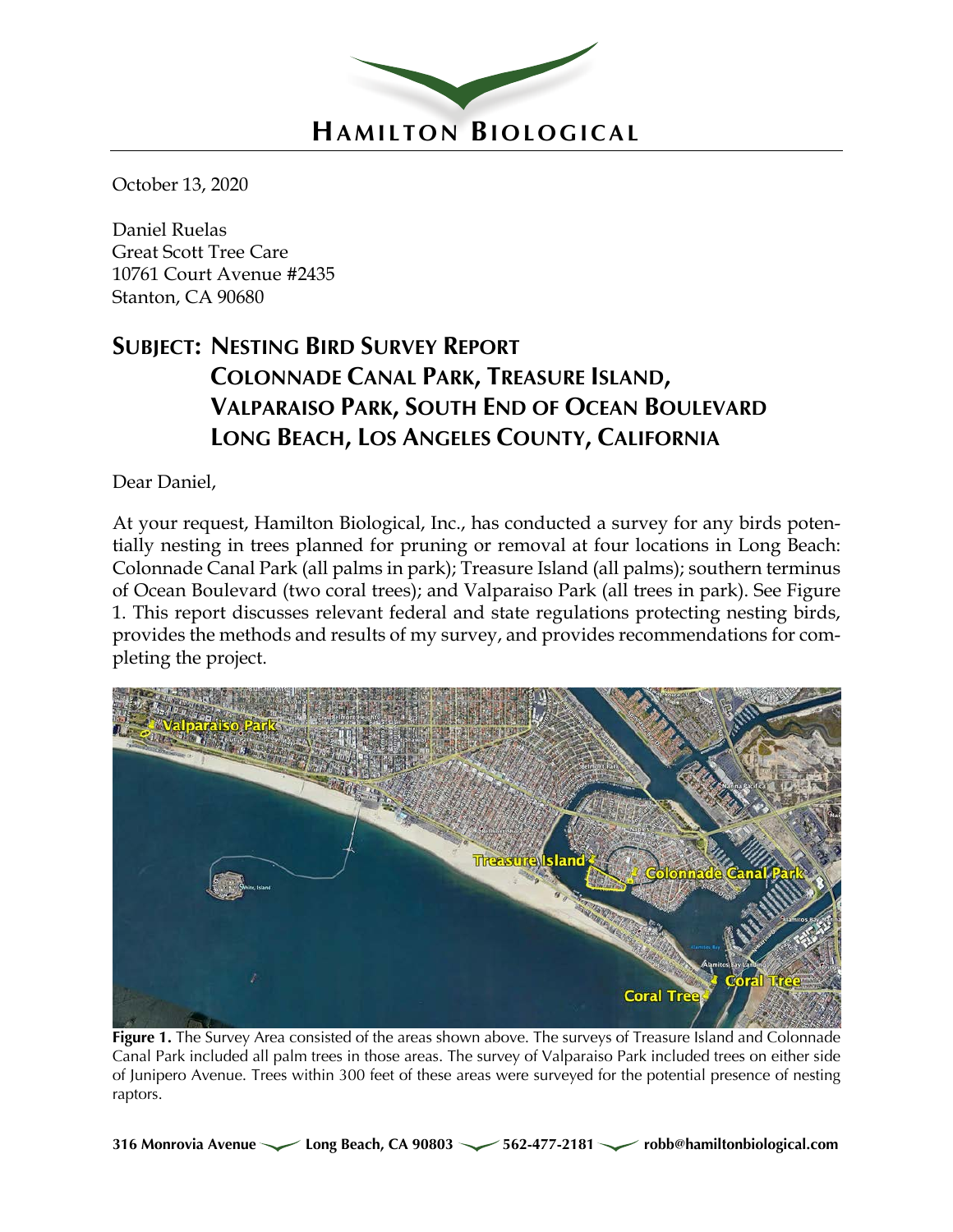### **REVIEW OF REGULATIONS PROTECTING NESTING BIRDS**

### **Federal Migratory Bird Treaty Act**

The federal Migratory Bird Treaty Act (MBTA) of 1918 implemented the 1916 Convention between the U.S. and Great Britain (for Canada) for the protection of migratory birds. Later amendments implemented treaties between the U.S. and Mexico, the U.S. and Japan, and the U.S. and the Soviet Union (now Russia). At the heart of the MBTA is this language:

Establishment of a Federal prohibition, unless permitted by regulations, to "pursue, hunt, take, capture, kill, attempt to take, capture or kill, possess, offer for sale, sell, offer to purchase, purchase, deliver for shipment, ship, cause to be shipped, deliver for transportation, transport, cause to be transported, carry, or cause to be carried by any means whatever, receive for shipment, transportation or carriage, or export, at any time, or in any manner, any migratory bird, included in the terms of this Convention . . . for the protection of migratory birds . . . or any part, nest, or egg of any such bird." (16 U.S.C. 703)

# **California Fish and Game Code**

Section 3503 of the California Fish and Game Code states, "It is unlawful to take, possess, or needlessly destroy the nest or eggs of any bird, except as otherwise provided by this code or any regulation made pursuant thereto." Thus, in California, it remains a potential State offense to knowingly disrupt an active nest of virtually any native bird species. The term "active nest" is not clearly defined in the Fish and Game Code, and in some circumstances may be left to the discretion of the biologist in the field. At present, wardens for the California Department of Fish & Wildlife (CDFW) typically define an active nest as one that is completed and holding at least one egg (Erinn Wilson, CDFW, pers. comm.).

# **SURVEY METHODS**

Biologist Robert A. Hamilton conducted the nesting bird survey on October 13, 2020, from 3:00 to 4:35 p.m. Skies were hazy; winds were in the range of 2–6 miles per hour; and the temperature was 82° F. The area was surveyed by walking slowly under the trees proposed for pruning or removal, looking for nests in the trees above, observing the behavior of the birds in the area and listening to their vocalizations, and inspecting the ground for guano or "pellets" of undigested fur and bone often deposited beneath the nests of owls and other raptors. Trees within 300 feet of the park were inspected for the potential presence of nesting raptors.

# **SURVEY RESULTS**

I did not observe any evidence of nesting birds during the survey. The following bird species were detected during the survey: Western Gull, Rock Pigeon, Allen's Hummingbird, Black Phoebe, American Crow, European Starling, House Finch, House Sparrow, Lesser Goldfinch, and Yellow-rumped Warbler.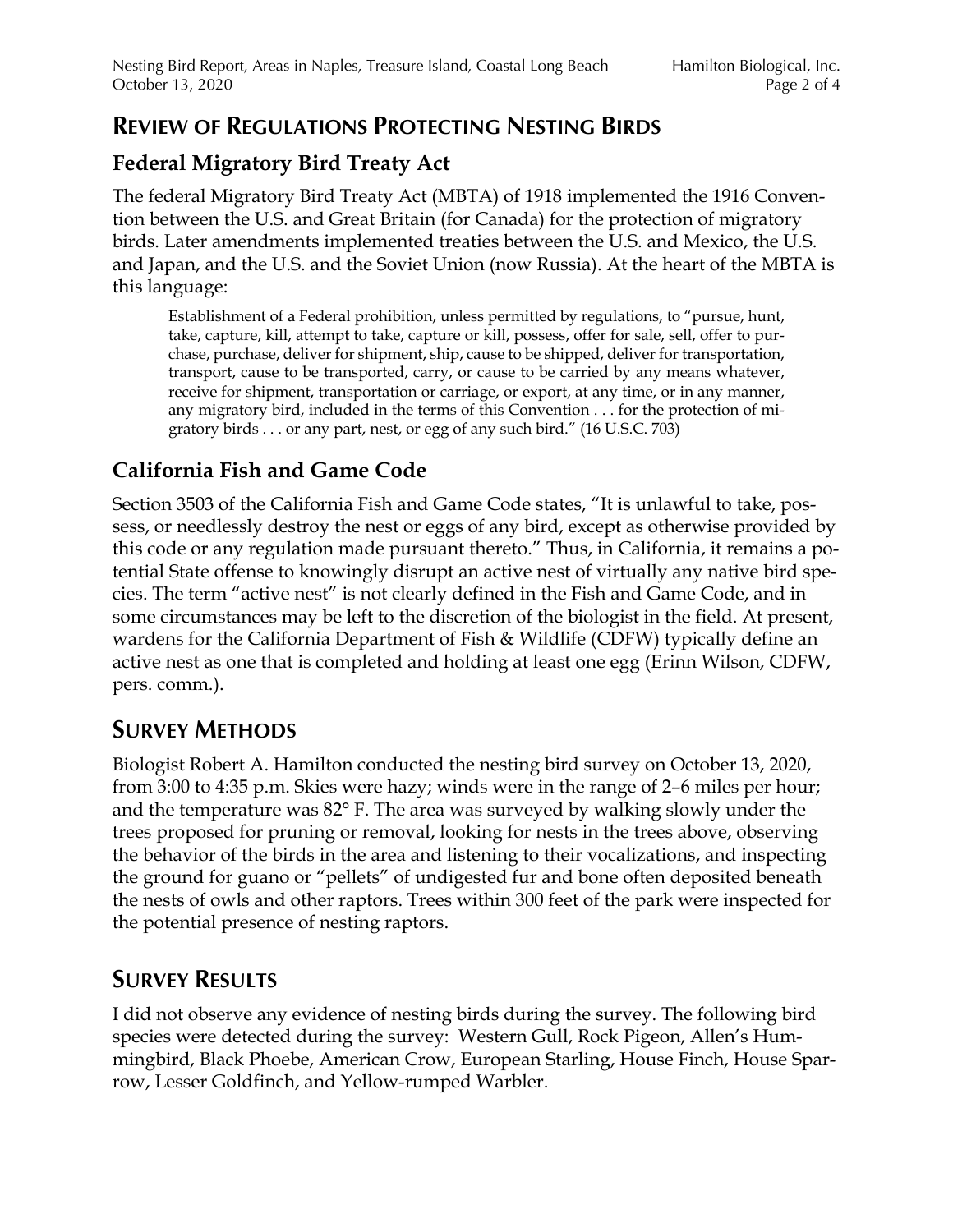On Treasure Island, I observed a medium-sized nest appeared to have fallen from a palm tree onto a roof at 5576 Geneva Walk; see Figure 2, below.



**Figure 2.** Apparent American Crow nest on a roof at 5576 Geneva Walk on Treasure Island. The nest presumably fell naturally from the crown of a nearby palm, since no work was taking place at the time of the survey.

This appears to be an old, inactive crow nest based on its size and the lack of guano evident in the nest (herons and egrets typically defecate into their nests but crows do not). The nest was on a roof beneath a tall palm tree. The nest was too small to have belonged to a Great Blue Heron or Great Egret, the only species of colonial waterbird that regularly nest in palms in the Long Beach area. In all respects, the nest was consistent with an inactive American Crow nest that fell out of a palm tree some time ago.

# **DISCUSSION & RECOMMENDATION**

Since no indication of nesting was observed during the survey, Hamilton Biological recommends that the work on the subject trees may proceed without a biological monitor being present.

As a general disclaimer, this field review represents a good-faith effort to find and document bird nests, and to recommend actions intended to ensure compliance with applicable regulations as landscape trees are pruned and removed. Birds may initiate new nests at any time, and it is possible that unfound nests existed in or near the survey area at the time of the survey. The recommendations provided represent my best understanding of state and federal regulations, and the steps needed to achieve compliance. In particular, it is stipulated here that an active nest is understood to be one that is complete and holding at least one potentially viable egg.

If work crews encounter an active nest not reported here, they should avoid disturbing the nest. If crews intend to work near the nest, Hamilton Biological should be notified so that the nest may be properly identified and appropriate protective measures taken.